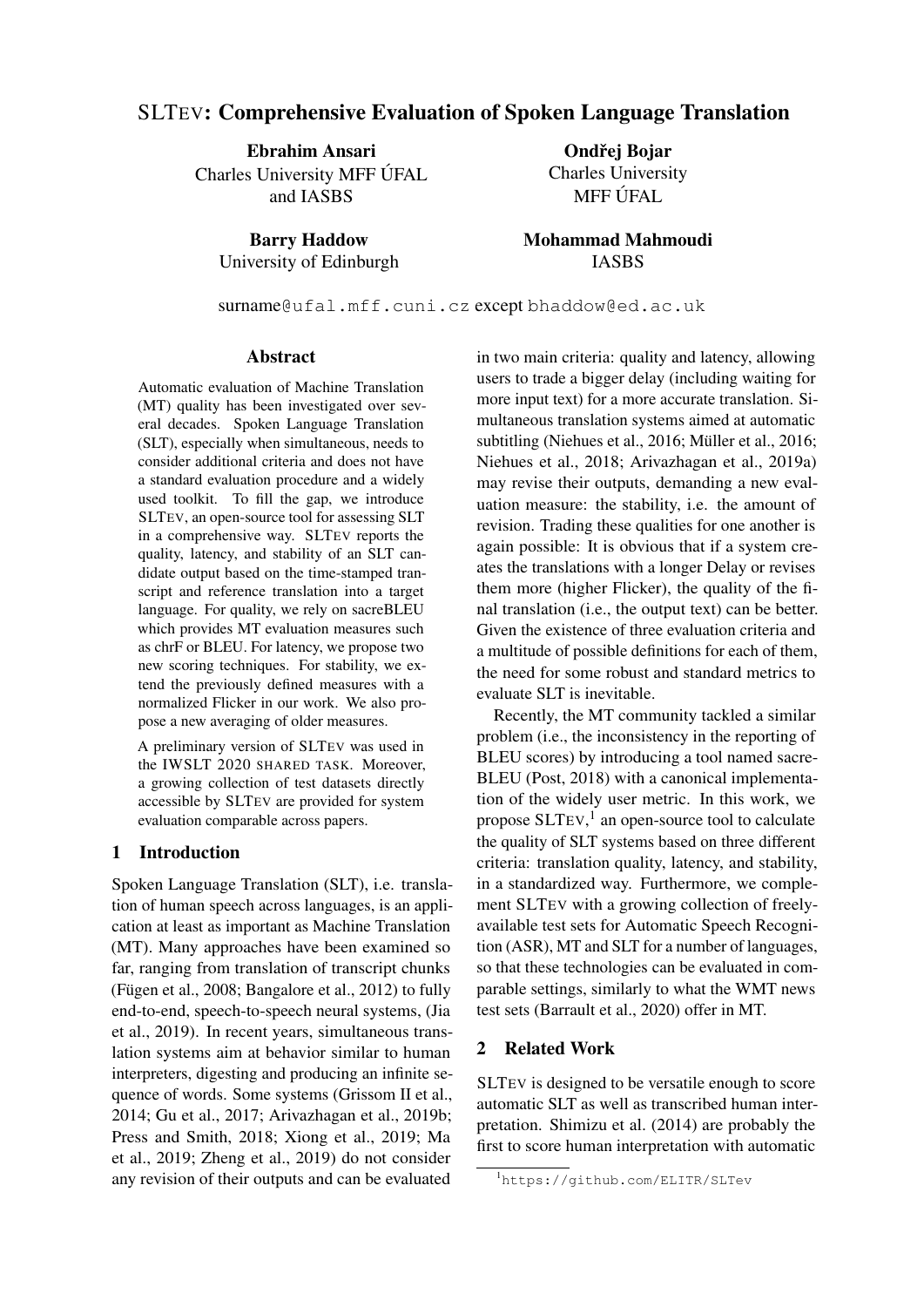| D                           |          | 50       | Good                       | D                        | 60       | $\theta$ | 50       | Gut                            |
|-----------------------------|----------|----------|----------------------------|--------------------------|----------|----------|----------|--------------------------------|
| P                           |          | 65       | Good mor                   | P                        | 80       | $\Omega$ | 65       | Guten Morgen!                  |
| P                           | $\Omega$ | 119      | Good morning how           | P                        | 130      | $\Omega$ | 119      | Guten wie morgen               |
| P                           | 0        | 195      | Good morning. How are you? | P                        | 201      | $\Omega$ | 195      | Guten Morgen! Wie geht es dir? |
|                             | $\Omega$ | 102      | Good morning.              | С                        | 201      | $\Omega$ | 102      | Guten Morgen!                  |
| P                           | 102      | 218      | How are you? I             | P                        | 220      | 102      | 218      | Wie geht es dir? Ich           |
|                             | 102      | 195      | How are you?               | С                        | 220      | 102      | 195      | Wie geht es dir?               |
| P                           | 195      | 239      | I am                       | Þ                        | 245      | 195      | 239      | Ich bin                        |
|                             | $\cdots$ | $\cdots$ | $\cdots$                   | $\cdots$                 | $\cdots$ | $\cdots$ | $\cdots$ | $\cdots$                       |
| (a) Time-stamped transcript |          |          |                            | (b) SLT candidate output |          |          |          |                                |

Figure 1: Example of SLTEV file formats. All timestamps in centiseconds.

measures but they segment the output manually and assess only the quality using BLEU (Papineni et al., 2002), WER (Matusov et al., 2005), TER (Snover et al., 2006), and RIBES (Isozaki et al., 2010).

Most SLT evaluations require sentence segmentation of the candidate to match the reference one. Using *mwerSegmenter* (Matusov et al., 2005), they re-segment the candidate automatically, minimizing WER against the reference. We complement this approach with time-based segmentation.

Niehues et al. (2016) introduced the retranslation approach to simultaneous SLT, and define latency based on the time between a word expected and actually displayed, considering only the final version of the word, not early revisions. They did not provide any evaluation of stability. However, in follow-up work (Niehues et al., 2018) they assess the level of SLT stability (i.e., the number of corrections) by measuring the overlap between consecutive updates. As soon as a word is changed, all the following words are counted as updated, suggesting than any word change forces the user to reread all the rest.

Gu et al. (2017) consider two versions of delay when assessing their reinforcement learning based simultaneous SLT model: Average Proportion (of waiting compared to producing words) and Consecutive Wait (the silence duration so far), and prescribe a target value for each of them to steer the learning, also balancing it with quality estimated by smoothed BLEU (Lin and Och, 2004). Since their model does not allow corrections, they do not require a measure of stability.

The delay measures of (Gu et al., 2017) were criticised by Ma et al. (2019) when they introduced their wait- $k$  model. They defined a measure Average Lag (AL), which measures how far, in words, the translation is behind an ideal wait-k model. Since wait- $k$  does not allow corrections, they do not need a stability measure. AL was improved by Cherry and Foster (2019), with Differentiable Average Lag (DAL), which not only is differentiable, but fixes some undesirable behaviour of AL around sentence boundaries. However DAL, like AL, is defined in terms of word count and on segmented text (although it could be extended to fix these shortcomings).

Arivazhagan et al. (2019a) extended the retranslation model of Niehues et al. (2016), and so needed a measure of stability. For evaluation, they check the output of ASR and the output of the MT system as recorded over time in their simple logging system. They assess the quality, latency, and stability (i.e., Flicker). The quality is estimated using BLEU after *mwerSegmenter* re-segmentation. For the assessment of latency (translation lag) and stability (the number of erased tokens in temporary translations per final target token, "Normalized Erasure" in the paper), they do not use any segmentation at all and instead calculate the scores for ten-minute long audio chunks.

The closest to our work is *SIMULEVAL* (Ma et al., 2020), a client-server toolkit measuring the latency of SLT including any network effects between the evaluated system (client) and the mock user (SIMULEVAL server). SIMULEVAL offers a nice visualization interface but the required clientserver approach may be unsuitable for research prototypes solving SLT only partially. Most importantly, updates of output (Flicker) are not supported and no test set for reproducible scoring is provided.

# 3 Input Formats

SLTEV can evaluate separate ASR and MT systems as well as cascaded and end-to-end SLT systems. We focus on SLT here. Three input files are used for SLT evaluation: a time-stamped golden transcript in the source language (Section 3.1), a reference translation (or translations in multi-reference format; Section 3.2) and candidate output (Section 3.3) in the target language. The intermediate ASR output can be provided as the fourth input file to calculate the accuracy of the ASR system if it was part of the cascade (Section 3.3).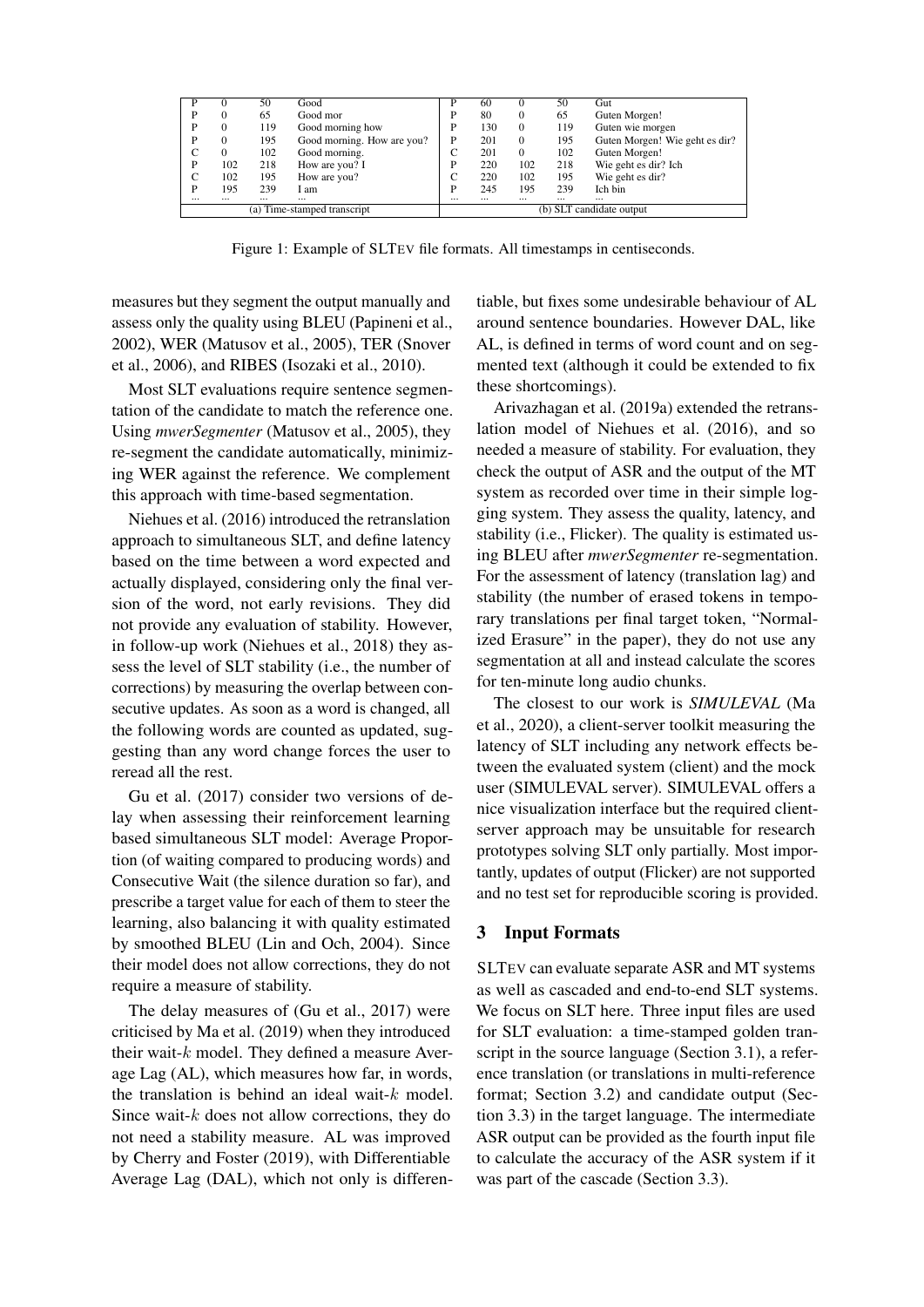## 3.1 File Format of Time-Stamped Transcript

Time-stamped transcript files (golden transcript and ASR output, both in the source language) are line-oriented text files. The lines contain gradually growing "partial" (P) segments, until the segment is "completed"  $(C)$ ; see Figure 1 (a). All lines are equipped with timestamps measured in centiseconds from the start of the sound file: the *start time* and *end time* of the given segment.

Partial segments add one or more words at once, sub-word updates are possible but SLTEV is not ready for them. We expect that a well-aligned transcript file (such as the golden reference) should have the exact same number of completed (C) segments as the reference translation file.

## 3.2 File Format of the Reference Translation

Each line of the reference translation file shows the translation of the corresponding complete (C) line in the time-stamped transcript file. The number of lines in the reference translation thus equals the number of C lines in the time-stamped transcript.

### 3.3 File Format of ASR, MT or SLT Output

An ideal SLT system will report all the details as in Figure 1 (b): partial (P) vs. complete (C) flag, the *display time* when the segment was produced and the *start time* and *end time* indicating the time span supposedly containing the given message. Partial segments allow the user to provide finer timing information and to provide revisions of outputs, $3$ trading lower Delay for higher Flicker.

For the output of ASR, the segment is in the source language. For the output of MT as the second step or the output of end-to-end SLT, the segment is in the target language but the start and end timestamps should reflect the span in the *original* sound, i.e., when the source was uttered.

Again, "P"artial candidates allow for revising the output so far, and the "C"omplete candidates are required. The concatenation of all the (C) segments corresponds to the whole document but their number and segmentation may differ from the reference one. If the ASR, MT or SLT outputs lack some of the timestamp information, zeros should be used for format consistency. SLTEV then calculates limited results based on the provided information.

# 4 Proposed Metrics

In this section, all evaluation metrics and strategies introduced in our evaluation framework are described. Our evaluations are based on three criteria: latency, stability, and the quality of MT outputs.

#### 4.1 Delay to Assess Latency

In our point of view, *latency* should reflect the delay with which the recipient receives the message from the sender. Words are reasonable smallest units that the message can be broken into but there is not a 1-to-1 correspondence between source and target words. Ideally, we would know the alignment between the source words and the words in the candidate translation, and we would have exact timing information for both.

Defining latency as the sum of how long we had to wait for a target word given the time of the corresponding source word<sup>4</sup> would render the values dependent on the language pair in question. When translating, e.g., from English into German, all verbs in subordinate clauses would increase the value of latency because they simply have to appear at the end of the German clause, so the recipient receives them much later than their English source verb was uttered. We thus focus on the extra delay beyond what the language pair implies.

We propose two approaches to delay calculation. Both measure the difference between the time that a target word was displayed and an estimate of when it should have been displayed but differ in estimating the expected display time: $5$  The first one is proportional while the second one uses automatic word alignment between the source and reference translations to account for word order differences across languages, see Sections 4.2.1 and 4.2.2 below.

Both approaches produce a two-dimensional matrix  $T(i, j)$  storing the expected time of the *j*th word of the reference sentence i.

<sup>&</sup>lt;sup>2</sup>We use the term "segment" for generality but typically, completed segments correspond to sentences. Usually, a sentence ends with a punctuation mark.

<sup>&</sup>lt;sup>3</sup>Revisions do not occur in golden transcripts but we want the same format to suit both golden and candidate outputs.

<sup>&</sup>lt;sup>4</sup>In this calculation, we only include reference words which also appear in the SLT output, because they are the only ones that contribute meaningfully to the delay. A reference word which never appears in the SLT output has an infinite delay, and a word appearing in the output but not in the reference is, well, unexpected, so no delay makes sense. We acknowledge that this design decision brings the risk of gaming Delay by producing words different from the reference; this would however lead to a clear loss in Quality.

<sup>&</sup>lt;sup>5</sup>If the reference translation was also time-stamped at the word level, this estimate would be easier to make but we do not assume that. We are however experimenting with reference *interpretation*, where a human interpreter produces translation in time. This exploration is left for future.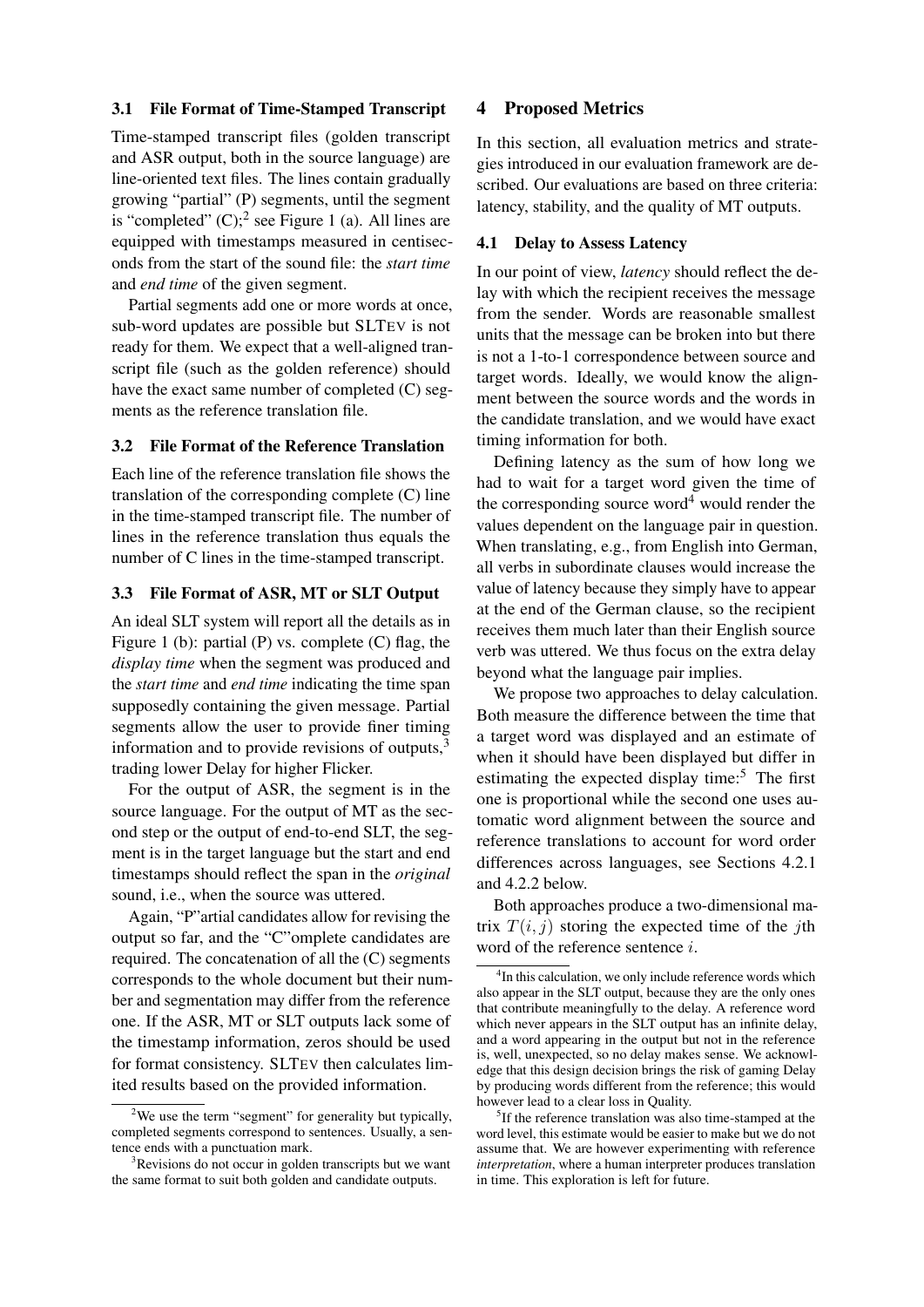Given  $T$ , our Delay is calculated by summing differences between the expected word emission time in  $T$  and the reported emission time in the segments of the SLT candidate output. If the SLT system predicts the word earlier than its expected time, its delay is set to zero, not negative.

#### 4.2 Segmentation Strategies

Note that delay calculation operates on the individual *segments* of the transcript. We use two segmentation strategies to re-segment the candidate to match the reference as described below. In both cases, only completed (C) segments are resegmented, but partial (P) segments are used to estimate timings of individual words.

Time-Based Segmentation: Using the *starting time* and *ending time* of each segment in the reference transcript, the corresponding words in the SLT output are selected (i.e., words with their time between the *starting* and *ending time*). To compensate for minor timing errors, we expand this span by one word in each direction in the SLT output. All the words from the starting to the ending one are taken as the candidate segment, see Figure 3.

Word-Based Segmentation: We use the 1-1 correspondence between segments in the golden source transcript and reference translation. We apply *mwerSegmenter* to re-segment candidate translation (the concatenation of "C" segments) to match exactly the segmentation of the reference translation and then work with source–candidate segment pairs. Again, minor *mwerSegmenter* errors are compensated by expanding candidate segments by one word at each end, see Figure 4.

### 4.2.1 Proportional Delay Calculation

We need to attribute an "expected" time to each word in the reference and then compare it with the time the word was displayed in SLT output.

For proportional delay calculation, we first estimate the timing of each source word based on partial (P) segments<sup>6</sup> in the golden transcript and then attribute these times to words in the reference translation, proportionally along the sequence of words.<sup>7</sup> This is an oversimplification because word alignment is not monotonic and also because the reference translation was created in written form with access to the full source, so even the first word

of the reference may well be influenced by some late source words.

Formally, we are populating table  $T(i, j)$  with expected times of jth word in the *i*th segment of the reference translation. First we estimate the times of *source* words in the ith complete segment of the golden transcript based on *starting* and *ending time* of the (partial) source segment where the source word first appeared. For example, when three new words are added in a partial segment ending at  $t_2$ compared to the previous partial segment which ended at  $t_1$ , we need to divide the time interval  $(t_1, t_2)$  $t_2$ ) among these three words. We estimate that the first word appeared at  $t_1 + (t_2 - t_1)/3$ , the second one at  $t_1 + 2 * (t_2 - t_1)/3$  and the last one at  $t_2$ .

This source word timing is transferred to the target word timing proportionally. With  $l_i$  being the length in words of source segment  $i$  and  $m_i$  the corresponding reference length, we denote  $P =$  $j * l_i/m_i$  as a shortcut for the fractional index of the *source* word which corresponds to the j word in the reference segment  $i$ . We then define:

$$
T(i,j) = t_{[P]} + ((t_{[P]} - t_{[P]}) * (P - [P]))
$$
\n(1)

 $t<sub>x</sub>$  is the expected time of the xth word of the *source* sentence i and  $\lvert \cdot \rvert$ ,  $\lceil \cdot \rceil$  round to the nearest integer.

To see how the proportional delay calculation works in practice, consider the example in Figure 2. We first need to estimate the times for each source word. Since the first source partial segment consists of 3 words, we estimate the times of "We","would" and "like" by dividing the 760–827 interval into three equal parts, whereas the other source words are assigned to the end timestamps of their time intervals, since they appear in individual increments. The estimated source times are therefore:

| We                      | would | 1.1<br>lıke | to  | introduce | our | company |  |
|-------------------------|-------|-------------|-----|-----------|-----|---------|--|
| $70^{\circ}$<br>$\circ$ | 805   |             | 846 |           | 961 | ۱Һ      |  |

In order to perform the proportional delay calculation, we note that the source-reference length ratio is 7/6, so that the value  $P$  in Equation 1 is equal to  $7j/6$  for the  $j<sup>th</sup>$  reference word. Substituting into Equation 1 gives the following expected times for the reference words:

| Wir | würden | gern | unser | Unternehmen | vorstellen |
|-----|--------|------|-------|-------------|------------|
| 786 | 812    | 836  | 895   | 954         | 1052       |

Comparing the expected times with the actual times in Figure 2b, we can see that the total delay

<sup>&</sup>lt;sup>6</sup>Partial segments provide more accurate word-level timing but we can and do resort to equidistant division of the complete segment time span if golden transcript lacks partial segments.

 $7$ Word lengths could be used as an additional refinement.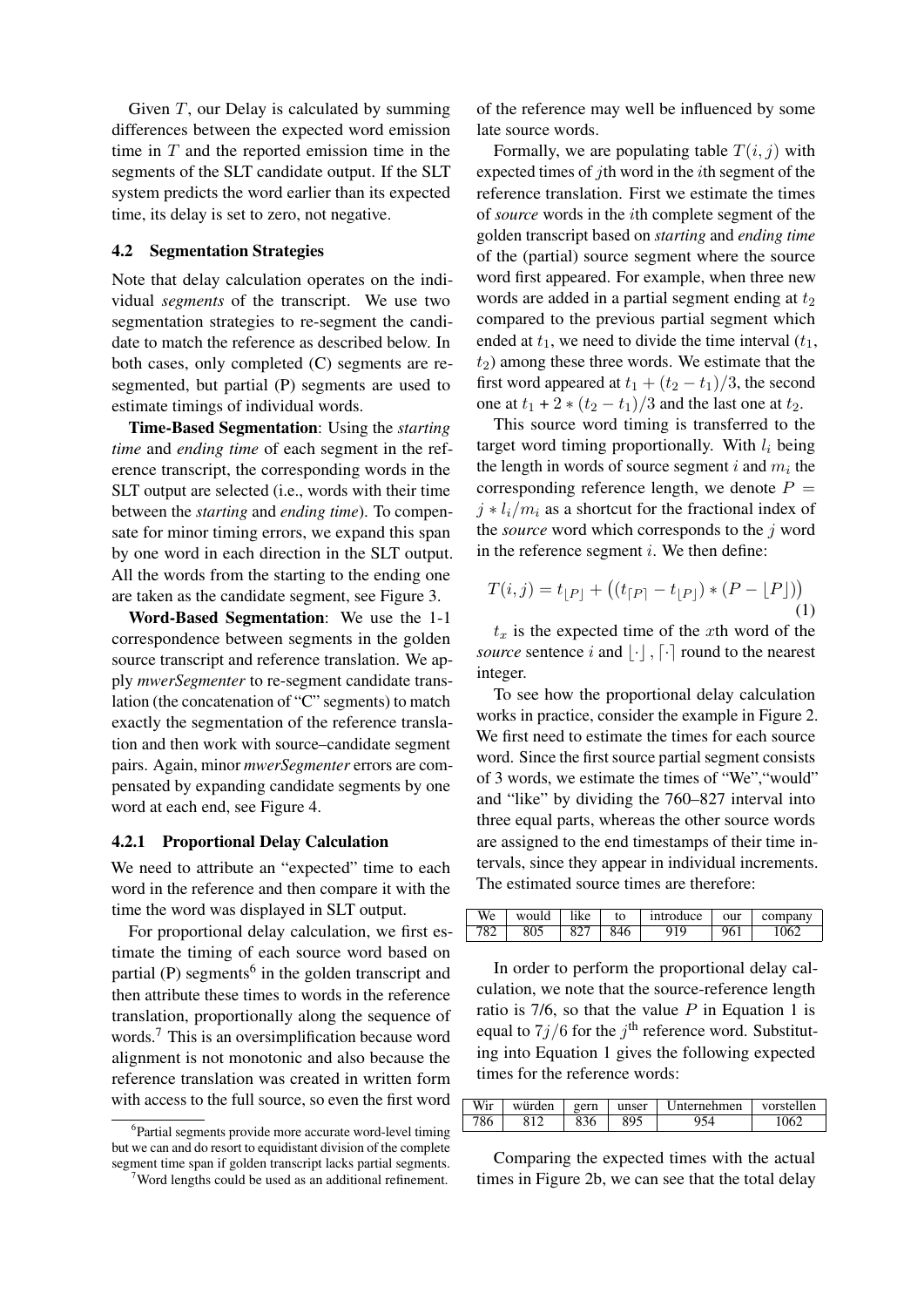|                                           | 760<br>760<br>760.<br>760<br>760 | 827<br>847<br>919<br>961<br>1062 | We would like<br>We would like to<br>We would like to introduce<br>We would like to introduce our<br>We would like to introduce our company. |                | 800<br>870<br>910<br>1200 | 720<br>720<br>720<br>720 | 760<br>860<br>905<br>1110 | Wir<br>Wir möchten<br>Wir möchten vorstellen<br>Wir möchten unser Unternehmen vorstellen. |
|-------------------------------------------|----------------------------------|----------------------------------|----------------------------------------------------------------------------------------------------------------------------------------------|----------------|---------------------------|--------------------------|---------------------------|-------------------------------------------------------------------------------------------|
| (a) Time-stamped golden source transcript |                                  |                                  |                                                                                                                                              | (b) SLT output |                           |                          |                           |                                                                                           |

Wir würden gern unser Unternehmen vorstellen (c) Reference

Figure 2: Example for proportional delay calculation.

is given by:

 $(800-786)+(1200-895)+(1200-954)+0=565$ 

In this sum, "würden" and "gern" are not included at all because they do not appear in the hypothesis. "unser" and "Unternehmen" both appeared at the same time 1200 and "vorstellen" has zero delay, since it arrives at 910, *before* its expected time.

# 4.2.2 Delay Calculation using Alignments

The SLT system should not be expected to produce any word earlier than the reference produced it, e.g. due to grammatical constraints of the target language. (If it does, we do not penalize it. Giving a bonus for such an earlier appearance is yet to be considered.)

We use the word alignment between source words (which are time-stamped in the golden transcript) and reference words to attribute timing information to reference words, see "Table T" in the middle of Figures 3 and 4.

We set the expected time of each reference word as the maximum of the timestamp of the last source word aligned to this reference word (the reference translator "had to wait" for the respective source piece of information) and the expected time of the preceding reference word (the translator "had to postpone" any words he or she already knew until the missing one became available to respect target language grammatical order). With this definition, any SLT system is allowed to "wait" for the source or "postpone" its output without penalization same as the reference translator did. E.g. the word "vorstellen" (introduce) is expected at 1062 in the proportional delay calculation (upper Tables T). Based on alignment only, it would be expected at 919 (struck out in the figures), because that is the time when the aligned "introduce" appeared but we max it out to 1062 because the preceding "Unternehmen" (company) was available only at 1062.

For "unser", SLTEV selects the expected time as the maximum between 895 (its expectation time under proportional delay) and 961 (the time that its aligned source word "our" appeared) . In other words, SLTEV gives more time to the SLT system to display the "unser" because its aligned word is output a bit later than the proportional expectation of "unser". Under the alignment-based delay, we do not expect that the word will be output earlier than its alignment indicates.

Technically, we rely on automatic word alignments by MGIZA (Gao and Vogel, 2008) which is a multi-threaded version of GIZA++ (Och and Ney, 2003), aligning the completed segments of the golden source transcript and the reference translation. The effect of alignment errors on the reliability of the evaluation is yet to be explored.

# 4.2.3 Multi-Reference Delay Calculation

With multiple references, we create a separate table T for each and calculate the delay of each segment individually, taking the minimum across all references. The final delay is the sum of these minima. We use this strategy for both delay calculation methods and both segmentation strategies introduced above.

# 4.3 Flicker to Assess Stability

For systems that revise their outputs, (in)stability of the output is important because it could distract the user. Following Niehues et al. (2018), "flicker" commonly reflects the number of words after the first difference between two consecutive output updates. We report two variants of Flicker:

# Average revision count per segment:

The revision count RC for each completed ("C") segment k is calculated as:  $RC_k$  =  $\sum_{i=2}^{n_k} (|s_{i-1}| - |LCP(s_{i-1}, s_i)|)$ , where  $s_i$  is the ith partial segment preceding the current complete segment k and  $n_k$  is the number of partial segments between complete segments  $k - 1$  and k. LCP gets the longest common prefix. If segment  $k$  has no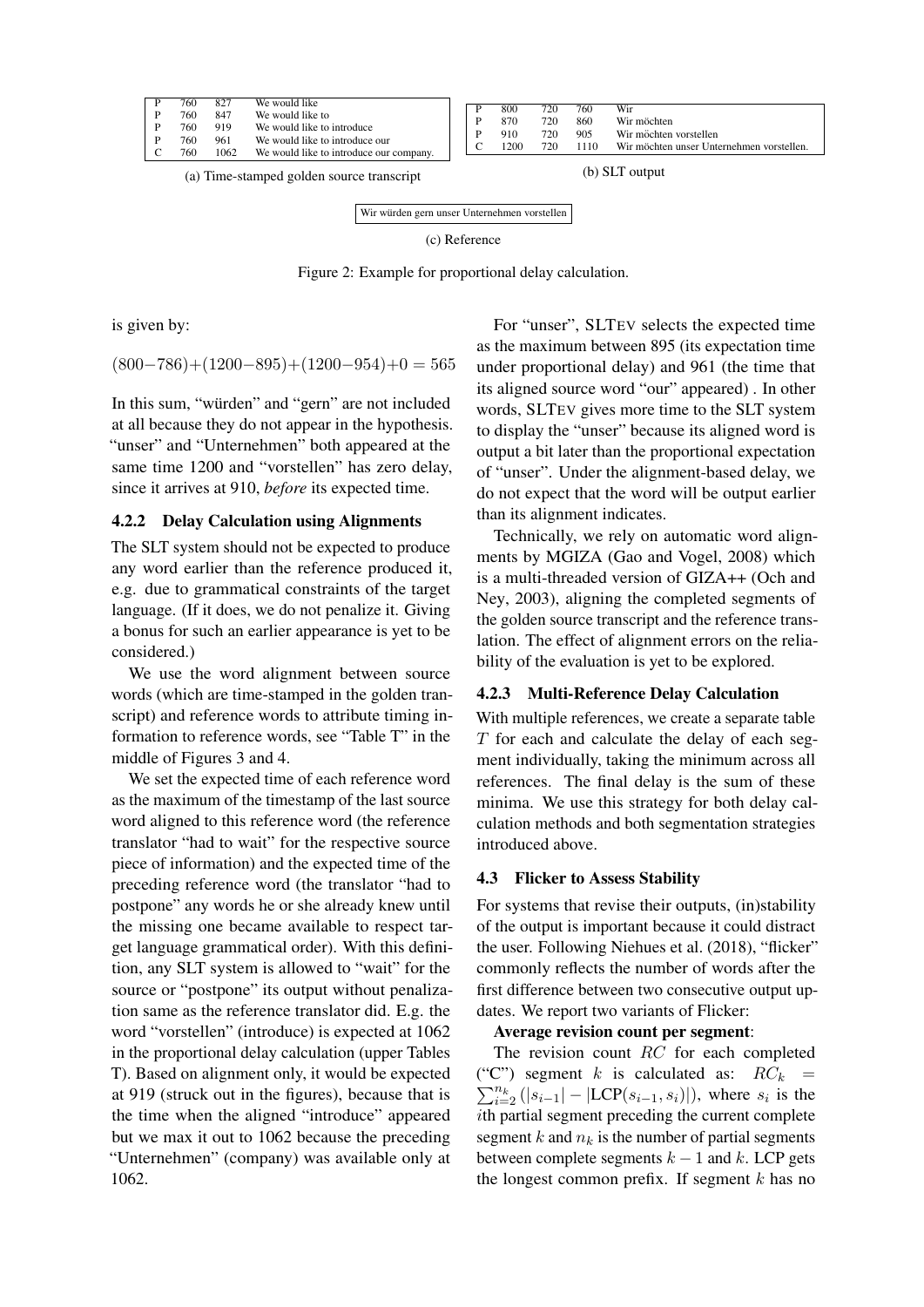

Figure 3: Time-based segmentation for proportional (a) and alignment-based (b) delay calculation. Using timestamped transcript and reference translation, Table T is pre-computed. Then using timings in SLT output, wordlevel timestamps are estimated ("Table SLT"). The a) and b) value of delay is the sum of differences between expected word times in Table T and display times in Table SLT.



Figure 4: Word-based segmentation (*mwerSegmenter*) for proportional (a) and alignment-based (b) delay calculation. The main difference from Figure 3 is in finding the span of words that form the candidate segment, i.e. contribute to "Table SLT". Table SLT now needs to contain only display time of words.

preceding partial segments,  $RC_k$  is zero. Average revision count is calculated as:  $\frac{1}{K} \sum_{k=1}^{K} RC_k$ , where  $K$  is the total number of complete segments.

A disadvantage of this strategy is that if the system makes a little change (1-2 chars) at the start of the sentence, it gets heavily penalised.

#### Normalized revision count:

Similar to Arivazhagan et al. (2019a), normalized revision is the total revision count  $(\sum_{k=1}^{K} RC_k)$  divided by the output length (sum of lengths of completed segments).

## 4.4 sacreBLEU to Assess Quality

Early versions of SLTEV used NLTK (Bird et al., 2009) implementation of BLEU but it behaved badly on empty segments and used a less common tokenization scheme. We fully switched to sacre-

BLEU, calculating three variants of the score: (1) disregarding segmentation, we concatenate all completed segments and evaluate them against the concatenated reference as if it was a single segment, (2) force the candidate to reference segmentation using *mwerSegmenter* and calculate standard BLEU, (3) time-span quality. The third option divides the whole document into chunks of a fixed duration (e.g. 30 seconds) and treats all words in that span as a single segment. These single-segment BLEUs are reported, providing an estimate of translation quality over time, and also averaged for a summary.

If multiple references are available, we pass them to sacreBLEU which follows standard multireference BLEU and chrF calculations. In wordbased segmentation, we use the first reference as the basis for *mwerSegmenter* re-segmentation.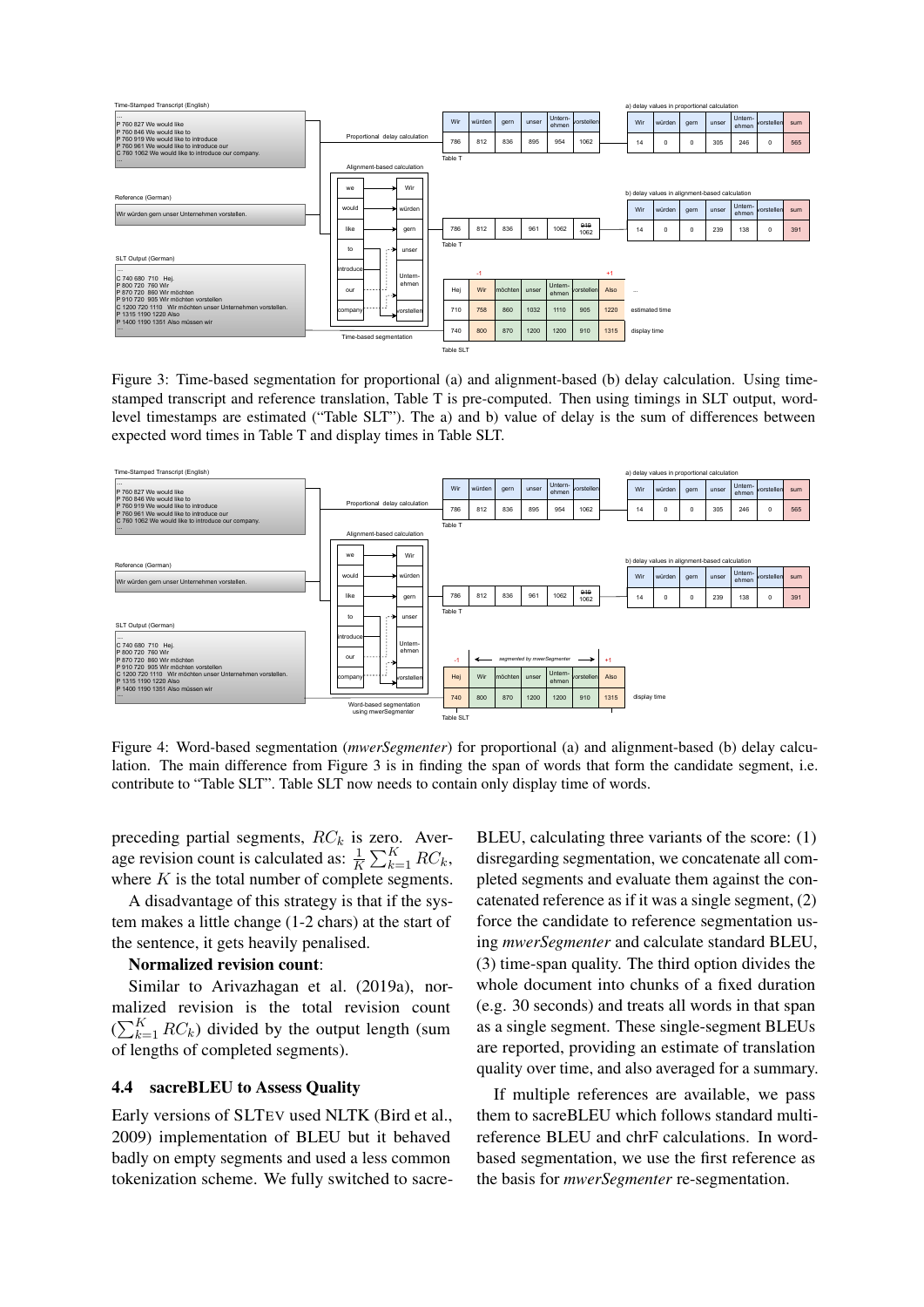# 5 A Growing Test Set

To allow for continued and comparable evaluation of SLT by the research community, we create and keep extending a publicly available dataset which contains source audio, time-stamped golden transcripts and reference translations for different types of inputs called elitr-testset. <sup>8</sup> The dataset currently focuses on European languages, as needed by the ELITR project (Bojar et al., 2020, 2021), but it is designed to be easily extensible in both languages and domains. With the help of commit IDs, full reproducibility of evaluations is ensured, even as the dataset will be growing.

In simple words, the elitr-testset is an assorted collection of documents, with inputs and expected outputs for ASR, MT and/or SLT systems. We expect our users to pick a relevant subset of these documents depending on their application needs and evaluate on this subset. For comparability, we standardize some of these selections by introducing the concept of "indices".

Each index is simply a file list of documents and it is also versioned in the elitr-testset. For example, we provide indices of documents which are good for purposes like: (1) SLT of English into Czech/German in the auditing domain, (2) English ASR in the computational linguistics domain, and (3) Czech/German ASR, regardless of the domain.

Another feature of elitr-testset is a collection of automatic checks that verify formal integrity of the documents (e.g. character encoding, line ends, number of lines) before every commit.

All datasets included in elitr-testset are free for public use but some indices include confidential files.

SLTEV can be used as a stand-alone tool to evaluate ASR, MT or SLT using source, candidate and reference files you provide, or it can be used very conveniently with elitr-testset. Running SLTev -g index-name will provide you with input files that your system should process and a second run of SLTEV will report your system's scores for the given index.

#### 5.1 Practical Check

A preliminary version of SLTEV evaluated the submitted systems participating in the "Non-Native Speech Translation" shared task of IWSLT 2020 (Ansari et al., 2020). We ran simplified configurations of SLTEV (i.e., without calculating Delay and Flicker) for systems that did not provide enough information in their output.

Five teams from three institutions took part in the IWSLT 2020 SHARED TASK which was designed for English-Czech and English-German language pairs. The main test sets used in the shared task (and now included in elitr-testset) were:

Antrecorp: 37 files each of which is an up to 90 second mock business presentation given by high school students in very noisy conditions. None of the speakers is a native speaker of English and their English contains many lexical, grammatical and pronunciation errors as well as disfluencies due to the spontaneous nature of the speech.

KhanAcademy: six files each of which is an educational video. The speaker is not a native speaker of English but his accent is generally rather good.

SAO: six files illustrating interpretation needs of the Supreme Audit Office of the Czech Republic. The speakers' nationality affects their accent. The Dutch file is a recording of a remote conference call with further distorted sound quality.

# 6 Conclusion

In this paper, we introduced SLTEV, a framework for comprehensive and fine-grained evaluation of the output of simultaneous SLT systems, i.e., systems for live speech translation, and their components (ASR, MT). In contrast to text translation systems, simultaneous SLT systems cannot be judged just based on translation quality. For example, if the system waits for the whole sentence to be analyzed and processed, the translation quality will likely be better but the high latency may not be acceptable to the end user. SLTEV evaluates quality, latency, and stability (the number of corrections the system makes). In order to tackle the problem of the output segmentation, we proposed a new time-based segmentation method, in addition to the classical re-segmentation strategy of *mwerSegmenter*.

We complement the release of SLTEV with elitr-testset, a publicly available dataset of source speech and reference translations, so that truly comparable evaluations are available for the research community. SLTEV directly accesses this growing collection for easy and comparable scoring of your systems in various domains. We used a preliminary version of SLTEV to evaluate systems in one of the IWSLT 2020 shared tasks.

<sup>8</sup>https://github.com/ELITR/ elitr-testset/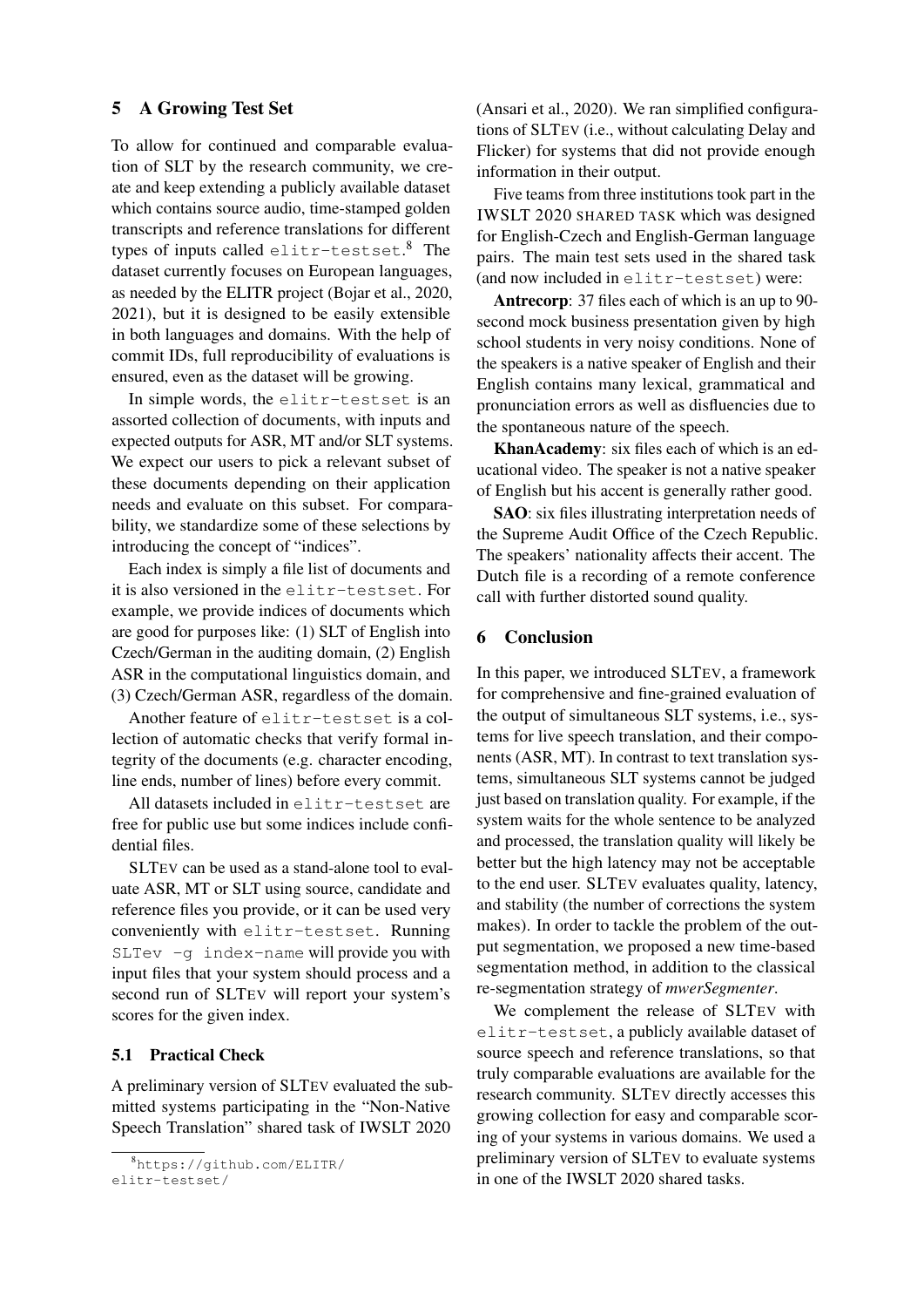## Acknowledgments

This work has received funding from the European Union's Horizon 2020 Research and Innovation Programme under Grant Agreement No 825460 (ELITR) and the grant 19-26934X (NEUREM3) of the Czech Science Foundation.

The authors are grateful to Rishu Kumar, Dominik Macháček, Sangeet Sagar, Matúš Žilinec, and other members of the ELITR project for their valuable technical support on SLTEV and their help in improving it.

# References

- Ebrahim Ansari, Amittai Axelrod, Nguyen Bach, Ondřej Bojar, Roldano Cattoni, Fahim Dalvi, Nadir Durrani, Marcello Federico, Christian Federmann, Jiatao Gu, Fei Huang, Kevin Knight, Xutai Ma, Ajay Nagesh, Matteo Negri, Jan Niehues, Juan Pino, Elizabeth Salesky, Xing Shi, Sebastian Stüker, Marco Turchi, Alexander Waibel, and Changhan Wang. 2020. FINDINGS OF THE IWSLT 2020 EVALU-ATION CAMPAIGN. In *Proceedings of the 17th International Conference on Spoken Language Translation*, pages 1–34, Online. Association for Computational Linguistics.
- Naveen Arivazhagan, Colin Cherry, Te I, Wolfgang Macherey, Pallavi Baljekar, and George Foster. 2019a. Re-translation strategies for long form, simultaneous, spoken language translation.
- Naveen Arivazhagan, Colin Cherry, Wolfgang Macherey, Chung-Cheng Chiu, Semih Yavuz, Ruoming Pang, Wei Li, and Colin Raffel. 2019b. Monotonic infinite lookback attention for simultaneous machine translation. In *Proceedings of the 57th Annual Meeting of the Association for Computational Linguistics*, pages 1313–1323, Florence, Italy. Association for Computational Linguistics.
- Srinivas Bangalore, Vivek Kumar Rangarajan Sridhar, Prakash Kolan, Ladan Golipour, and Aura Jimenez. 2012. Real-time incremental speech-tospeech translation of dialogs. In *Proceedings of the 2012 Conference of the North American Chapter of the Association for Computational Linguistics: Human Language Technologies*, pages 437– 445, Montréal, Canada. Association for Computational Linguistics.
- Loïc Barrault, Magdalena Biesialska, Ondřej Bojar, Marta R. Costa-jussà, Christian Federmann, Yvette Graham, Roman Grundkiewicz, Barry Haddow, Matthias Huck, Eric Joanis, Tom Kocmi, Philipp Koehn, Chi-kiu Lo, Nikola Ljubešić, Christof Monz, Makoto Morishita, Masaaki Nagata, Toshiaki Nakazawa, Santanu Pal, Matt Post, and Marcos Zampieri. 2020. Findings of the 2020 conference on machine translation (wmt20). In *Proceedings of the*

*Fifth Conference on Machine Translation*, pages 1– 55, Online. Association for Computational Linguistics.

- Steven Bird, Ewan Klein, and Edward Loper. 2009. *Natural Language Processing with Python*, 1st edition. O'Reilly Media, Inc.
- Ondřej Bojar, Dominik Macháček, Sangeet Sagar, Otakar Smrž, Jonáš Kratochvíl, Ebrahim Ansari, Dario Franceschini, Chiara Canton, Ivan Simonini, Thai-Son Nguyen, Felix Schneider, Sebastian Stücker, Alex Waibel, Barry Haddow, Rico Sennrich, and Philip Williams. 2020. ELITR: European live translator. In *Proceedings of the 22nd Annual Conference of the European Association for Machine Translation*, pages 463–464, Lisboa, Portugal. European Association for Machine Translation.
- Ondřej Bojar, Dominik Macháček, Sangeet Sagar, Otakar Smrž, Jonáš Kratochvíl, Peter Polák, Ebrahim Ansari, Mohammad Mahmoudi, Rishu Kumar, Dario Franceschini, Chiara Canton, Ivan Simonini, Thai-Son Nguyen, Felix Schneider, Sebastian Stüker, Alex Waibel, Barry Haddow, Rico Sennrich, and Philip Williams. 2021. ELITR Multilingual Live Subtitling: Demo and Strategy. In *Proceedings of the System Demonstrations of the 16th Conference of the European Chapter of the Association for Computational Linguistics*, Kyiv, Ukraine. Association for Computational Linguistics.
- Colin Cherry and George Foster. 2019. Thinking slow about latency evaluation for simultaneous machine translation.
- Christian Fügen, Alex Waibel, and Muntsin Kolss. 2008. Simultaneous translation of lectures and speeches. *Springer Netherlands, Machine Translation, MTSN 2008, Springer, Netherland*, 21(4).
- Qin Gao and Stephan Vogel. 2008. Parallel implementations of word alignment tool. *Association for Computational Linguistic*, 8(1):49—-57.
- Alvin Grissom II, He He, Jordan Boyd-Graber, John Morgan, and Hal Daumé III. 2014. Don't until the final verb wait: Reinforcement learning for simultaneous machine translation. In *Proceedings of the 2014 Conference on Empirical Methods in Natural Language Processing (EMNLP)*, pages 1342– 1352, Doha, Qatar. Association for Computational Linguistics.
- Jiatao Gu, Graham Neubig, Kyunghyun Cho, and Victor O.K. Li. 2017. Learning to translate in real-time with neural machine translation. In *Proceedings of the 15th Conference of the European Chapter of the Association for Computational Linguistics: Volume 1, Long Papers*, pages 1053–1062, Valencia, Spain. Association for Computational Linguistics.
- Hideki Isozaki, Tsutomu Hirao, Kevin Duh, Katsuhito Sudoh, and Hajime Tsukada. 2010. Automatic evaluation of translation quality for distant language